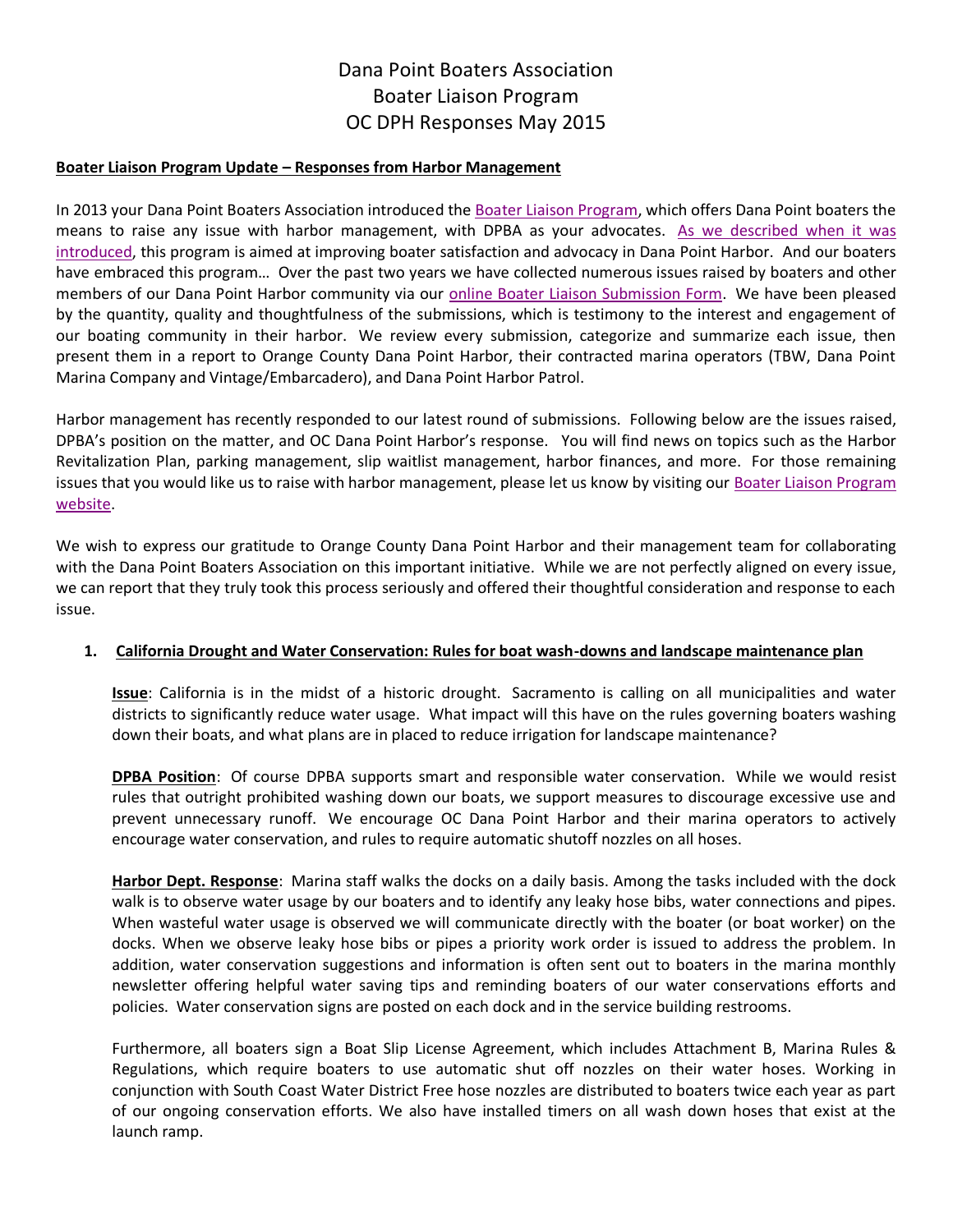Even before the current drought, the Harbor has taken a number of measures to reduce water usage for irrigation; through use of drought tolerant plant choices, water-wise irrigation, and increased areas of hardscape that require no irrigation whatsoever. Between January 2014 and January 2015 water usage was reduced by well over 30% in the East Marina alone. We will continue to make landscape and irrigation choices in the commercial core and marinas to ensure the best possible use of our water resources. Regarding the turf/park areas, the County continues to follow the Governor's recent guidelines and those set by South Coast Water District for irrigation. As is evident by all the browning turf in the Harbor, the County is taking the updated water restrictions very seriously. South Coast Water District is now in the process of bringing reclaimed water into the Harbor. In an attempt to coincide with the conclusion of the Water District's project, the County will begin to explore connection opportunities for reclaimed water for irrigation throughout the Harbor.

### **2. Harbor Revitalization: Marina Boater Service Buildings**

**Issue**: OC Dana Point Harbor is engaged in massive plan to revitalize our harbor, including a complete renovation of the commercial core, to be followed by rebuilding the dry boat storage area, docks and related infrastructure. Within the Harbor Revitalization Plan, what is the plan for the various boater service buildings? Are upgrades in order, including the installation of energy- and water-conservation fixtures.

**DPBA Position**: DPBA continues to believe the Dana Point Harbor is a recreational boat harbor first, and an entertainment and commercial area second. Renovation of boater amenities should be commensurate with the planned renovations of the shops and restaurants. This should include upgrades to our boater service buildings, including the use of energy- and water-efficient devices.

**Harbor Dept. Response**: OC Dana Point Harbor and its Operators continually develop programs to renovate the aging facilities and make efforts to conserve water and energy wherever possible. In early 2008, OC Dana Point Harbor voluntarily participated in the Metropolitan Water Districts' Public Sector Water Efficiency Program. The program involved a Harbor-wide audit of water usage, equipment, and procedures and resulted in numerous measures taken to conserve water and reduce runoff.

Many boater restrooms are equipped with water saving shower heads, timers or motion sensor on lights and fans and low flow urinals and toilets. The public restroom in the commercial core are now equipped with similar equipment and waterless urinals.

Additionally, plans for a maintenance improvement project are now in place for the West Basin restrooms. These plans include energy efficient lighting fixtures and controllers as well as even more water efficient toilets, urinals, shower heads and sink fixtures. There are also plans to replace partitions and fixtures. The West Basin restroom maintenance project will be done in four phases with phase one planned to be completed this year. In addition, within the next couple of weeks, we have a scheduled property walk through with a representative from San Diego Gas & Electric to help us identify opportunities for more efficient energy usage such as newer LED Light fixtures.

## **3. Harbor Revitalization: Dock Replacement Plan**

**Issue:** Many of the docks in the east and west basins are in disrepair or degraded due to age. Routine maintenance does not seem to keep up with the pace of deterioration. What is the plan to renovate the docks within the Harbor Revitalization Plan.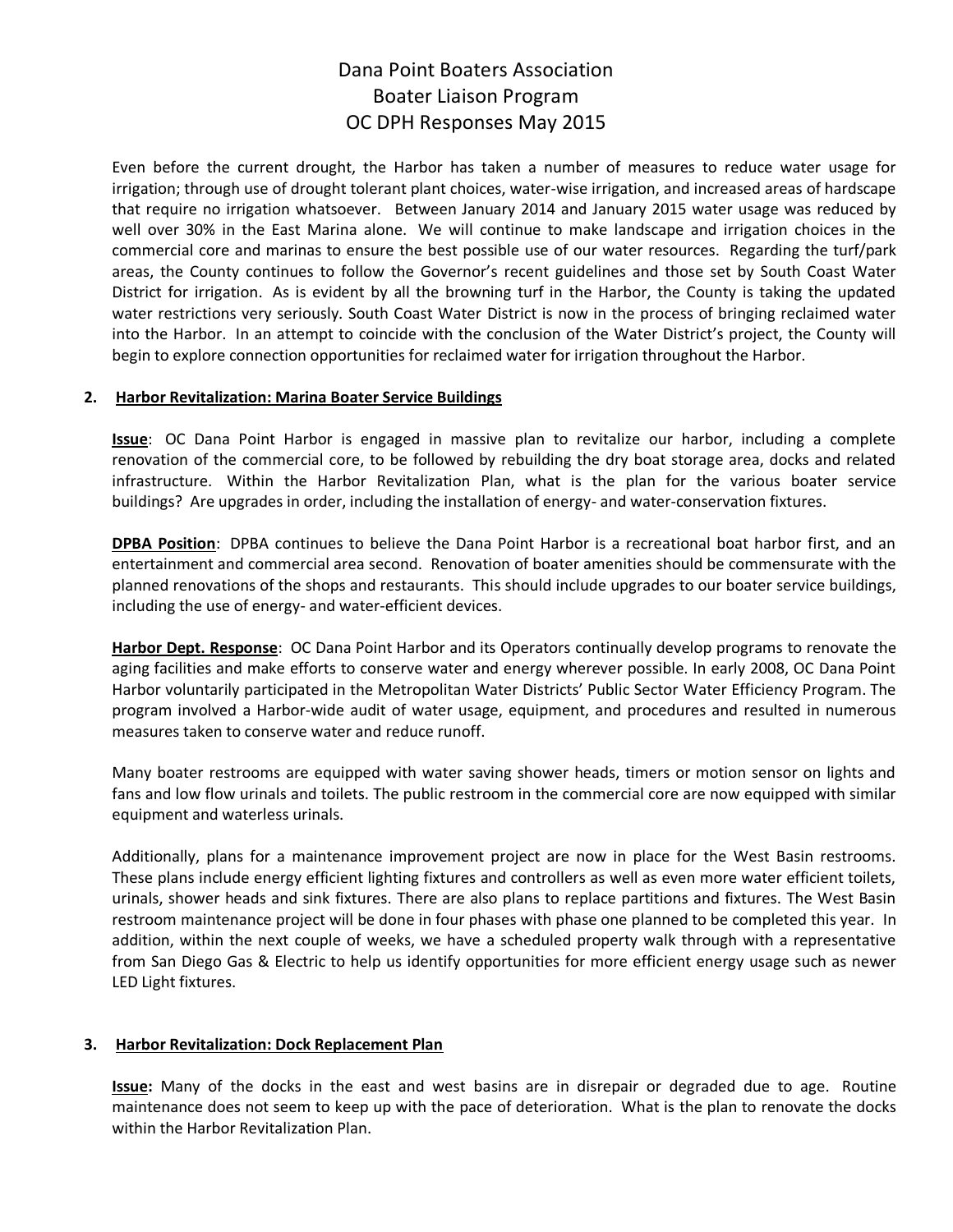**DPBA Position**: As stated in the item above, DPBA believes that revitalization of boater amenities must be a priority of the Harbor Revitalization Plan. Replacement of our aged and deteriorated docks must be a centerpiece of this plan, including upgrades to utilities (water, power, lighting). To date, OC DPH has not publicized a detailed plan and schedule to renovate our docks. This continues to be a priority of DPBA, and while we welcome increases to the marina operators' funding for dock maintenance, we don't believe this is sufficient. DPBA is working hard to ensure funding is preserved and allocated within the Revitalization Plan for true renovation of our docks and related infrastructure.

**Harbor Dept. Response**: The County has increased the marina operators' maintenance budgets for next year by 23% so marina maintenance and improvements can continue at the current pace.

On February 1, 2015, the County implemented a West Basin dock repair project that temporarily doubled the labor and resources available for deferred repair work. That work is now complete and all of the plywood and 4x4s have been removed and 7,000 square feet of dock areas have been repaired.

## **4. Harbor Revitalization: Parking and boat access in East Basin Cove during construction**

**Issue**: As construction commences in the area immediately adjacent to East Marina Cove docks, what is the plan to maintain boater parking and convenient access during construction? Will the plan to relocate the guest docks to 'O' dock, and thereby minimize parking demand, occur prior to construction?

**DPBA Position**: The preservation of efficient and convenient boater parking throughout our harbor has been one of DPBA's priorities from the start. And while we've regrettably incurred some losses, we have managed to protect some of the targeted boater parking. Nowhere is the impact on boater parking harsher than in the area of the East Marina Cove. Indeed, part of the plan to minimize parking demand in this area is to move the guest docks from the current location to 'O' dock, which is the nearest to the Wharf shops and restaurants, since most guest boats don't require parking. We have lobbied OC DPH to make this happen prior to construction.

**Harbor Dept. Response**: For the record it should be noted that the area referred to is East Marina – Cove M, N, and O docks directly adjacent to the commercial core. These docks mentioned contain approximately 122 slips or 4.9% of the total number of slips in Dana Point Harbor. Access to the other 95.1% of boats will not be affected to the same extent or at all. To mitigate access issues for those 122 boaters the plan includes relocating most of the existing O-dock tenants to slips throughout the Harbor and to the docks presently used for guest dockage and utilizing O-dock the new guest dock. To accomplish this endeavor many factors must be addressed. Slip sizes on the two docks do not correspond exactly; new guest slips still require access, and notifications need to be made; just to name a few. Once all factors have been appropriately addressed, the guest dock relocation will take place well in advance of significant changes to that area of the Harbor.

#### **5. Boater Safety: Human Powered Craft During Christmas Boat Parade**

**Issue**: With the huge increase in human-powered craft (kayakers, paddle boarders) in recent years, concerns have been raised for the safety of all involved, especially during the night and during the Christmas Boat Parade. Are there rules governing HPCs at night and during the parade?

**DPBA Position**: Users of human-powered craft are boaters, too, and are valued members of our Dana Point Harbor boating community. However, it is apparent that some HPC users are not completely familiar with rightof-way rules and other regulations pertaining to watercraft, such as navigation lights at night. Due to the significant risk of incidents, DPBA discourages HPC use in the boat parade.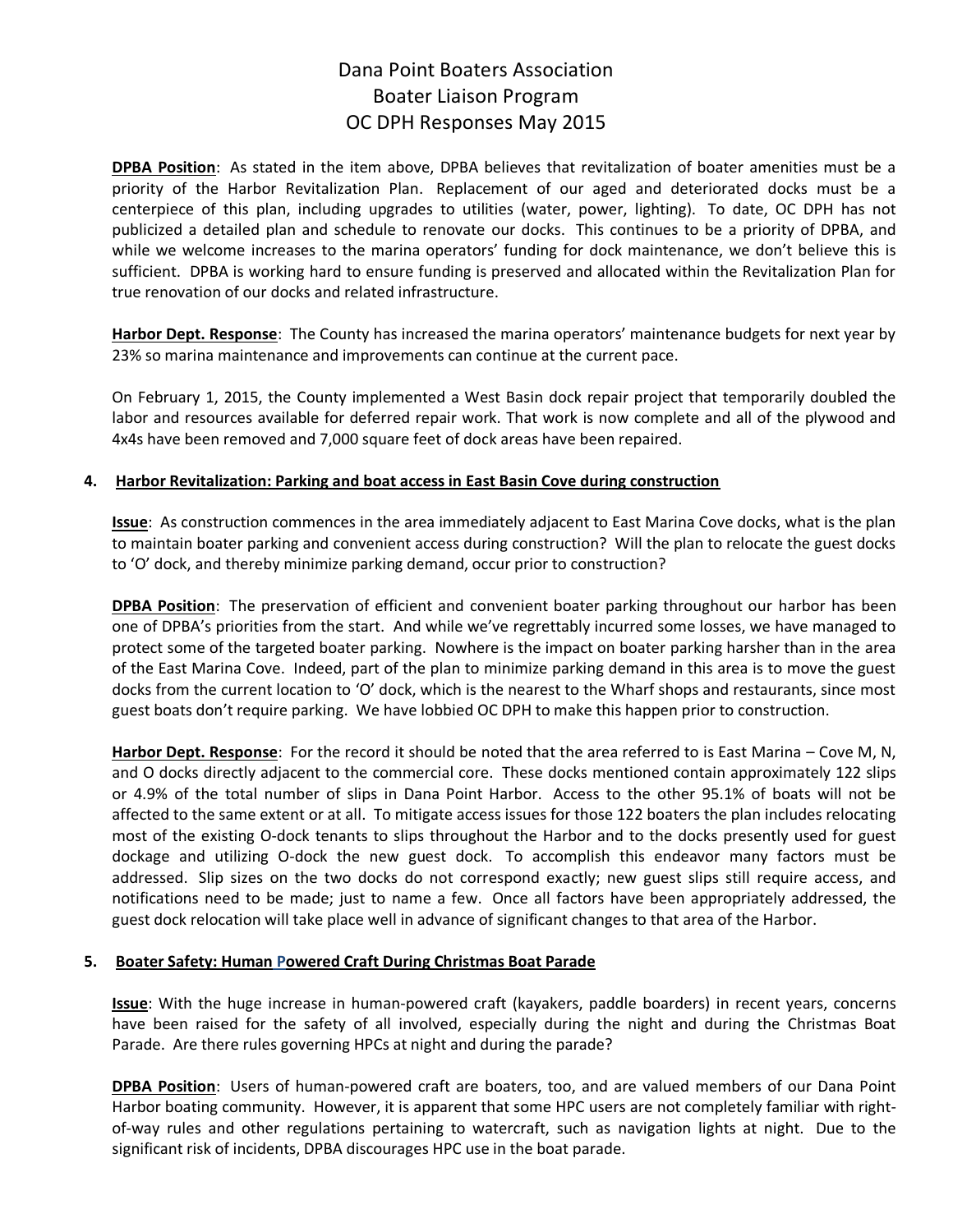**Harbor Dept. Response**: Harbor Patrol has noticed the same issues and terminated several paddle boarders' excursions as well as kayakers' that either did not have lights or PFD's. The Department is working with Harbor Patrol to identify solutions such as signage at Baby Beach and at other locations in the Harbor prohibiting this activity for parade nights. Although safety of all the Harbor's water users is our paramount concern, once the parade starts Harbor Patrol is limited in their enforcement and are mostly tied up on calls for service relating to the parade.

## **6. Waitlist Management: Enforcing prohibition of slip transfer with boat sale**

**Issue**: With the wait for larger slips lasting 10 to 15 years or longer and demand high, concerns have been raised by many waitlist boaters that slips have been transferred with boat sales in violation of boat slip license agreements or other prohibited arrangements. In past rounds of the Boater Liaison Program, OC Dana Point Harbor responded that they were increasingly diligent in their investigation of suspected prohibited slip transfers and enforcement of slip waitlist rules. Previously, OC DPH indicated that they may institute "*an annual fee for partnerships equal to the cost to order requisite reports to verify ownership and further refinement of the existing rules about partnerships has been recommended and is under consideration."*

DPHA Position: DPBA believes that all boat slip assignments must be based on a clear and transparent policy that ensures fair and equal access by all applicants. Harbor management must effectively monitor and enforce their waitlist and slip transfer policies. The waitlists and slip assignments must be publicly available information in order to ensure the public's trust in the process for assigning this high-demand public asset to private boaters.

**Harbor Dept. Response**: As stated on our previous response, the Harbor strictly prohibits the transfer of slips with the sale of a vessel and has one of the strictest policies in southern California in this regard. To ensure this policy is enforced a number of methods are utilized; for example, only allowing a tenant of record to pay slip rent or be named as billing party, as well as requiring that the tenant's name to be on insurance and registration documents. In addition there is rigorous scrutiny of vessels owned in partnerships and corporations by the Marina staff.

In the event a false partnership is suspected; an investigation is conducted. If vessel ownership is not in accordance with section 1(d) of the boat slip license agreement, OR the licensee has provided false information regarding the ownership of the vessel, the slip license is subject to immediate termination. The goal is to prevent these types of false ownership arrangements and thereby uphold the fairness and integrity of the waitlist process.

After considering fees, it was decided that a fee for ownership reports could be viewed as an unfair assumption of fault. That said if there is any reason to believe that the ownership of a vessel is not in accordance with the terms of the license agreement (namely section 1(d)) said reports will be procured and appropriate action taken.

## **7. Harbor Wildlife: Birds**

**Issue**: An issue was submitted through the Boater Liaison Program to ask if there are any bird mitigation plans under consideration. A concern was raised about excessive bird excrement.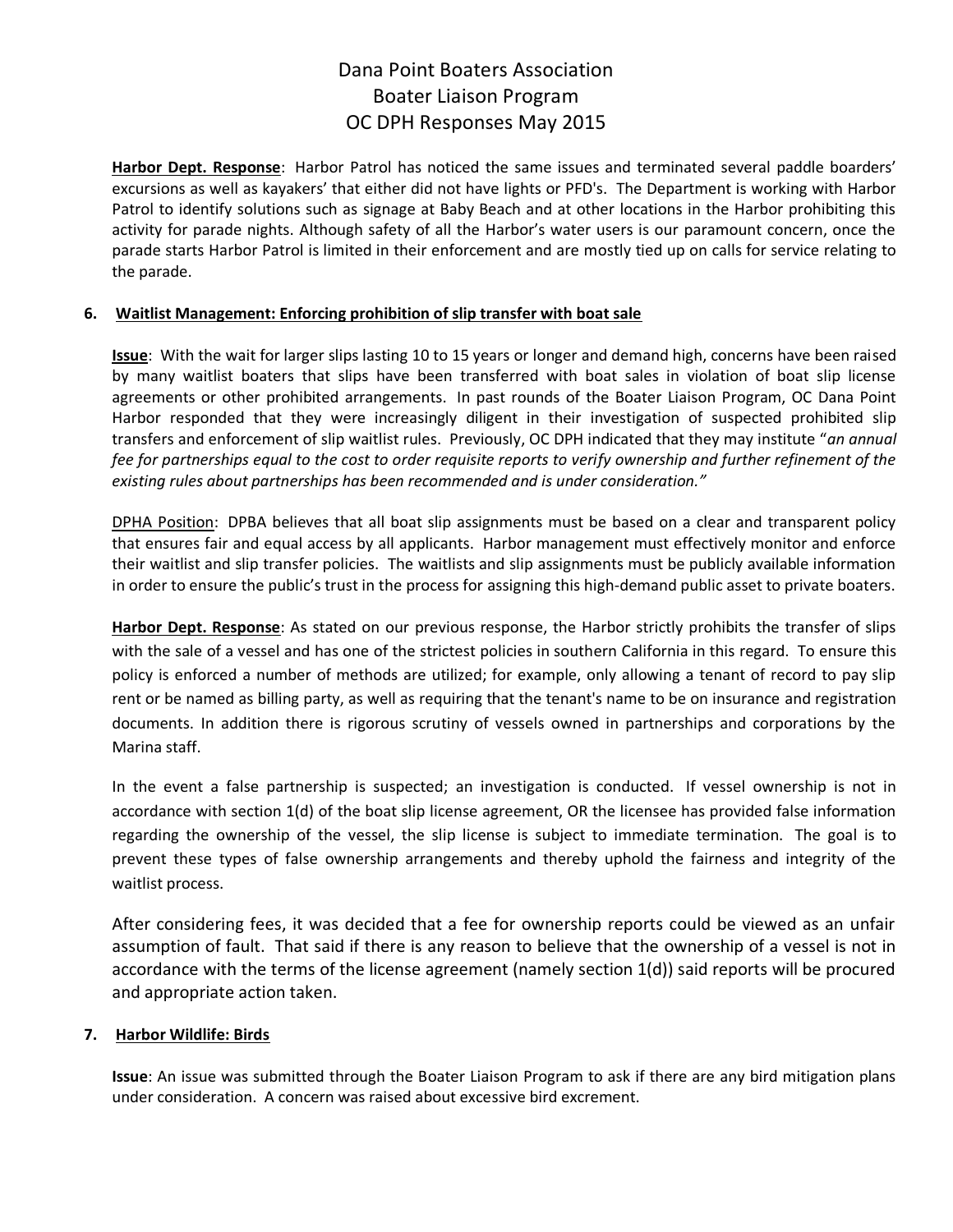**DPBA Position**: While the cleanliness of our harbor is a notable boater issue, the impact of wildlife on our harbor is not directly a boater issue and DPBA has no official position on this matter other than to continue to support OC DPH and their marina operators in their efforts to keep our harbor clean.

**Harbor Dept. Response**: The bird population in Dana Point Harbor is a natural occurrence. Our control efforts include signage throughout the Harbor encouraging the public not to feed the birds and regular tree maintenance. As part of our Clean Marina program, all trash receptacles and dumpsters in the harbor are covered with bird-proof lids to prevent birds from scattering the contents. Furthermore, regular weekly efforts are made to collect bird droppings from Harbor grounds using surface cleaners with built-in wash water recovery to eliminate runoff.

Individual boaters use natural bird abatement techniques such as using fake snakes or spinning wires on their boat to protect their property from visiting birds.

### **8. Parking control and traffic management**

**Issue**: During holidays, special events and busy summer weekends, parking is at a premium. Further, excessive traffic can impede access to and egress from the harbor. Has harbor management considered additional means to manage parking and traffic, including enforcement of RV parking along Dana Harbor Dr.?

**DPBA Position**: DPBA recognizes that Dana Point Harbor is a multi-use recreational area. While dedicated boater parking should remain for boaters only, public parking is open to all visitors of our harbor. That said, DPBA supports rules and enforcement activities to prevent long-term (i.e. all day and overnight) RV parking in public areas.

**Harbor Dept. Response**: The Harbor has reached a critical mass for many of its special events, and each year we learn a little more how to handle the many demands on the facility with public safety being of the utmost importance.

Each special event is reviewed separately for impacts and required mitigation. For example, you will recall traffic controls were in place during the busiest nights of IllumiOcean, however, these same controls were not implemented for the Festival of Whales as they were not deemed necessary.

Regarding enforcement, we communicate regularly with Dana Point Police Services to ensure they understand the needs of the Harbor on an ongoing basis and specifically the unique demands during special events. If an issue is observed, anyone is free to, and the Harbor Dept. encourages you to contact Dana Point Police Services immediately.

## **9. Noise Ordinance Enforcement**

**Issue**: Boaters commented on occasional violations of noise ordinance, such as from parties and music from local businesses. What enforcement measures are in place?

**DPBA Position**: DPBA strongly supports enforcement of the County ordinance prohibiting excessive noise after 10:00pm.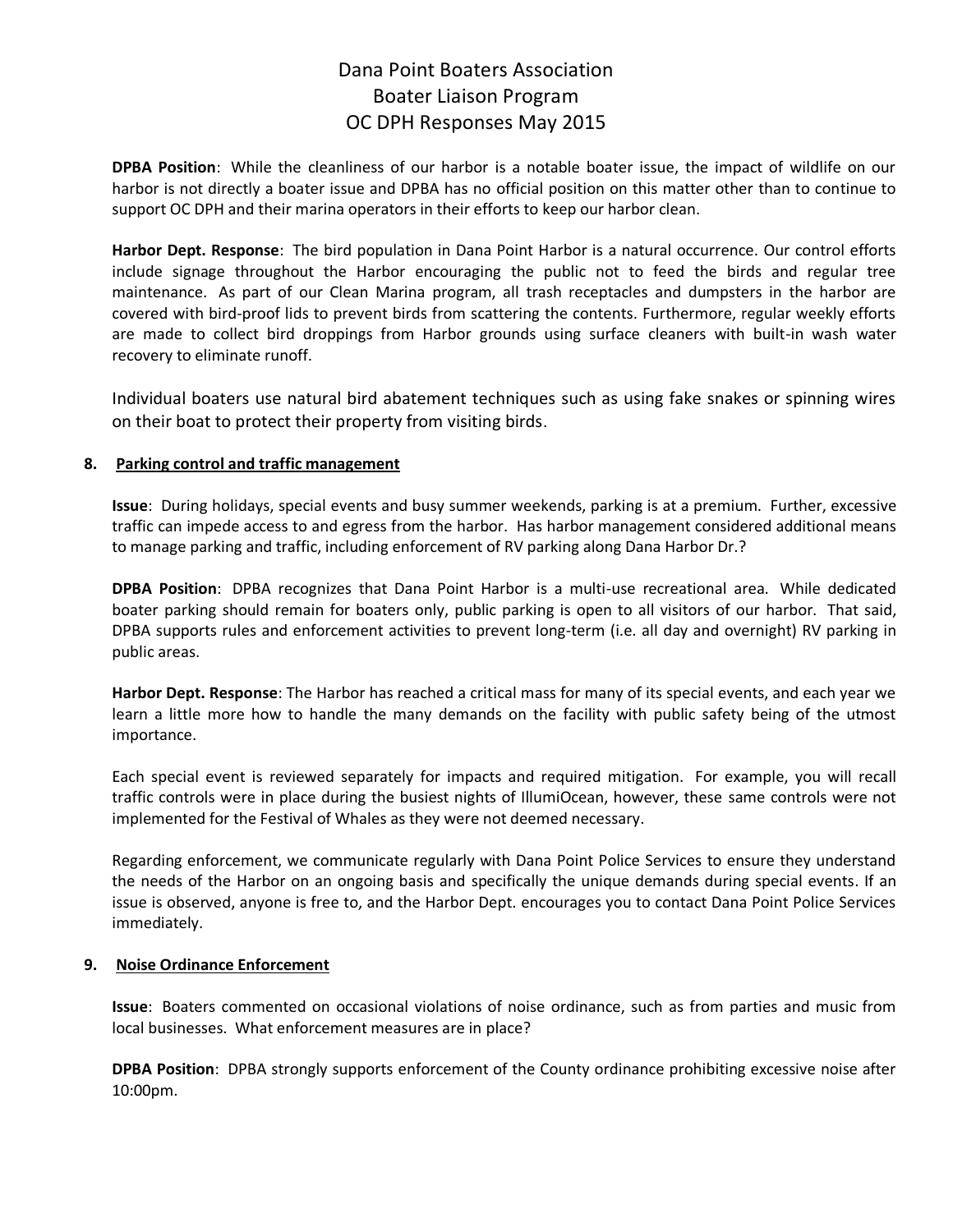**Harbor Dept. Response**: Music that is played at the Sailing Center for an event is kept within compliance with the County's noise ordinance and is required to end by 10pm. If you believe that any County ordinance is being violated you may contact Dana Point Police Services who will investigate and respond as appropriate.

### **10. Harbor Revitalization: EV Charging Stations?**

**Issue**: Are there plans to install EV charging stations as a part of the Harbor Revitalization Plan?

**DPBA Position**: No position.

**Harbor Dept. Response**: At this point OC Dana Point Harbor does not have any plans to install charging stations. The County continues to pursue Grant Funding for such programs, should funding become available and if your presumption comes to fruition, we will be happy to consider the opportunity.

### **11. Harbor Finance Management**

**Issue**: Dana Point Harbor is owned by the state of California and *entrusted* to the County of Orange by the State Lands Commission and regulated by the Tidelands Trust, which requires all revenue generated in the harbor to remain and be reinvested in the harbor. It cannot be diverted to the County's general fund or to other uses not in direct benefit to the harbor. These revenues include commercial and slip lease revenue, but excludes business and personal income taxes. What is the process to ensure OC Dana Point Harbor complies with Tidelands Trust requirements?

**DPBA Position**: DPBA works closely with OC Dana Point Harbor to validate that it complies with Tidelands Trust regulations, including reviewing their annual budget. At this time we have no reason to believe monies are diverted inappropriately. Fund 108 can be reviewed on the County's web site [here.](http://www.danapointboaters.org/documents/county/108.pdf)OC DPH also has the 12K Fund for (Department of Boating and Waterways) loans and for emergency repairs. Find it [here.](http://www.danapointboaters.org/documents/county/12K.pdf)

**Harbor Dept. Response**: The development of the Harbor's budget, Fund 108, follows the County's budgeting process. All Harbor revenues for Fund 108 are generated from Harbor operations and are deposited into this Fund for expenditures within the Dana Point Harbor Tidelands area.

The County provides an annual audit report to State Lands for their review and comment. Any funds proposed to be expended outside of the Tidelands area would require approval by the State Lands Commission.

Fund 108 can be reviewed on the County's web site, [www.ocgov.com.](http://ocgov.com/)

#### **12. Fishing Activities in the Harbor**

**Issue**: Increasingly, fishing activities have been observed within the harbor and immediately adjacent to the harbor entrance. These activities include fisherman on kayaks, fishing from the seawalls, and traps laid near the harbor entrance. These activities may pose hazards to navigation. Are there any rules governing these activities and how are they enforced?

**DPBA Position**: DPBA has no specific position other than all hazards to navigation should be immediately remedied by OC Dana Point Harbor and Dana Point Harbor Patrol.